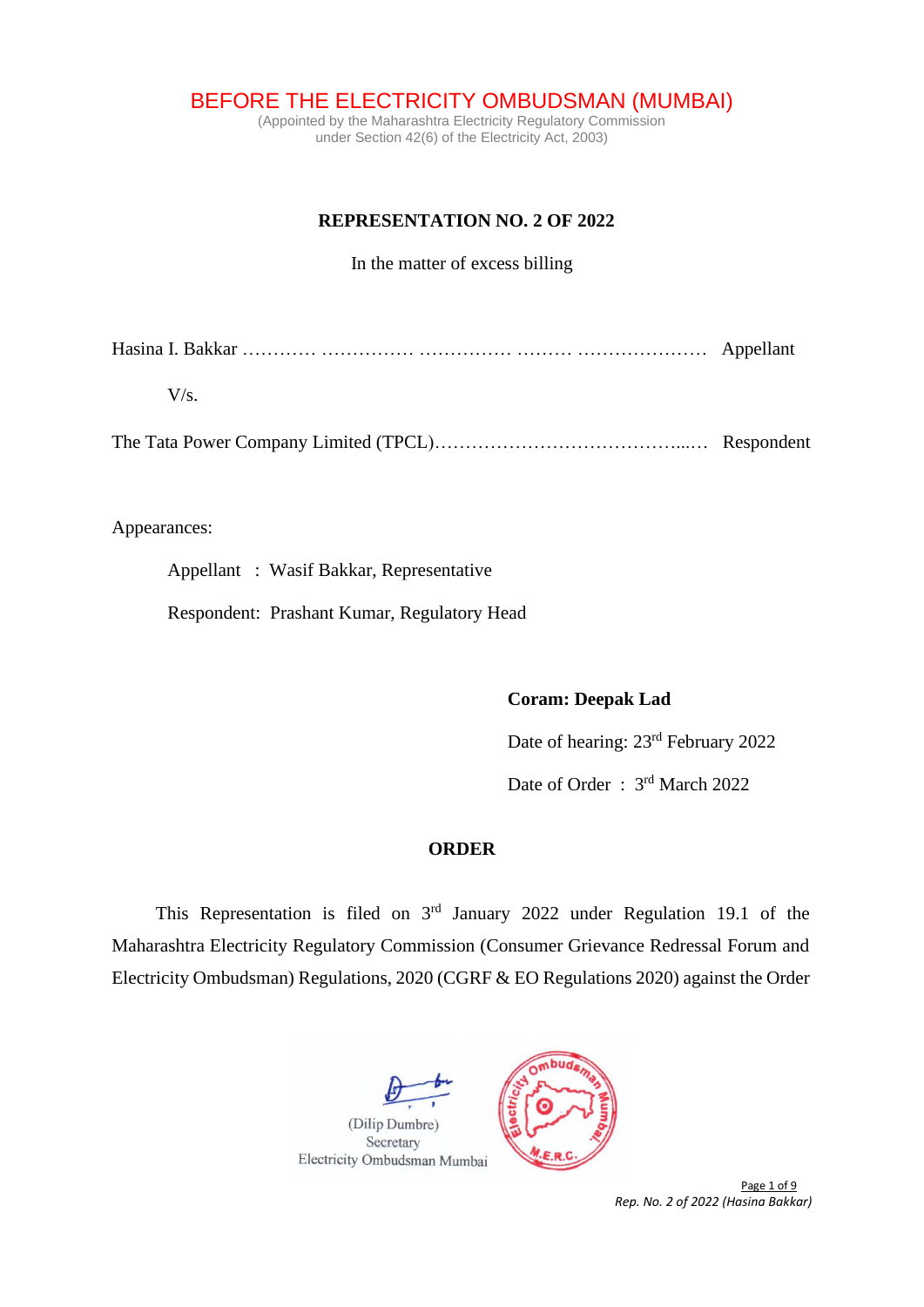dated 6<sup>th</sup> November 2021 passed by the Consumer Grievance Redressal Forum, TPCL (the Forum).

2. The Forum, by its order dated 06.11.2021 has disposed the grievance application in Case No. CGRF/03/2021 with following directions:

*"In view of the fact that Complainant is not satisfied with the Meter testing results of Tata Power Laboratory forum will permit the testing of that meter at NABL approved laboratory. In this regard Tata Power is directed to share the details of NABL accredited Laboratory to Complainant.* 

*Based on Meter Testing results of NABL accredited laboratory, if the Meter is found defective Tata Power is directed to revise the bills as per the applicable regulations of billing for defective meters.* 

*Similarly, if the Meter testing results of NABL accredited laboratory are found to be running within the permissible limits. It will be concluded that the monthly Bill is generated as per the consumption recorded by the meter. The complainant is then supposed to make the payment of the bills as raised by The Tata Power Co. Ltd. The payment of the bills shall be as per the clause 16.5 of MERC (Electricity Supply Code & Other Conditions of Supply) Regulations, 2021 vide notification dated 25th February 2021.* 

*Orders of the Forum are required to be complied within 7 days of the receipt by The Tata Power Co. Ltd. The complainant is required to comply with the Meter testing at NABL accredited Laboratory within 30 days, after receiving the details of NABL accredited laboratory from Tata Power, or after receipt of this order; whichever is later.* 

*The grievance of the complainant will stand closed at this stage. Order of the Forum will be as per above, based on Meter test results of NABL accredited Laboratory."*

3. Aggrieved by the order dated 06.11.2021 of the Forum, the Appellant has filed this Representation stating which in brief as under: -

(i) The Appellant is a residential consumer (No.900000613115) at Room No.502, Campus View, Geecee Apartments, Kalina, Vidyanagari Marg, Plot 313A, Santacruz (East), Mumbai.





Page 2 of 9 *Rep. No. 2 of 2022 (Hasina Bakkar)*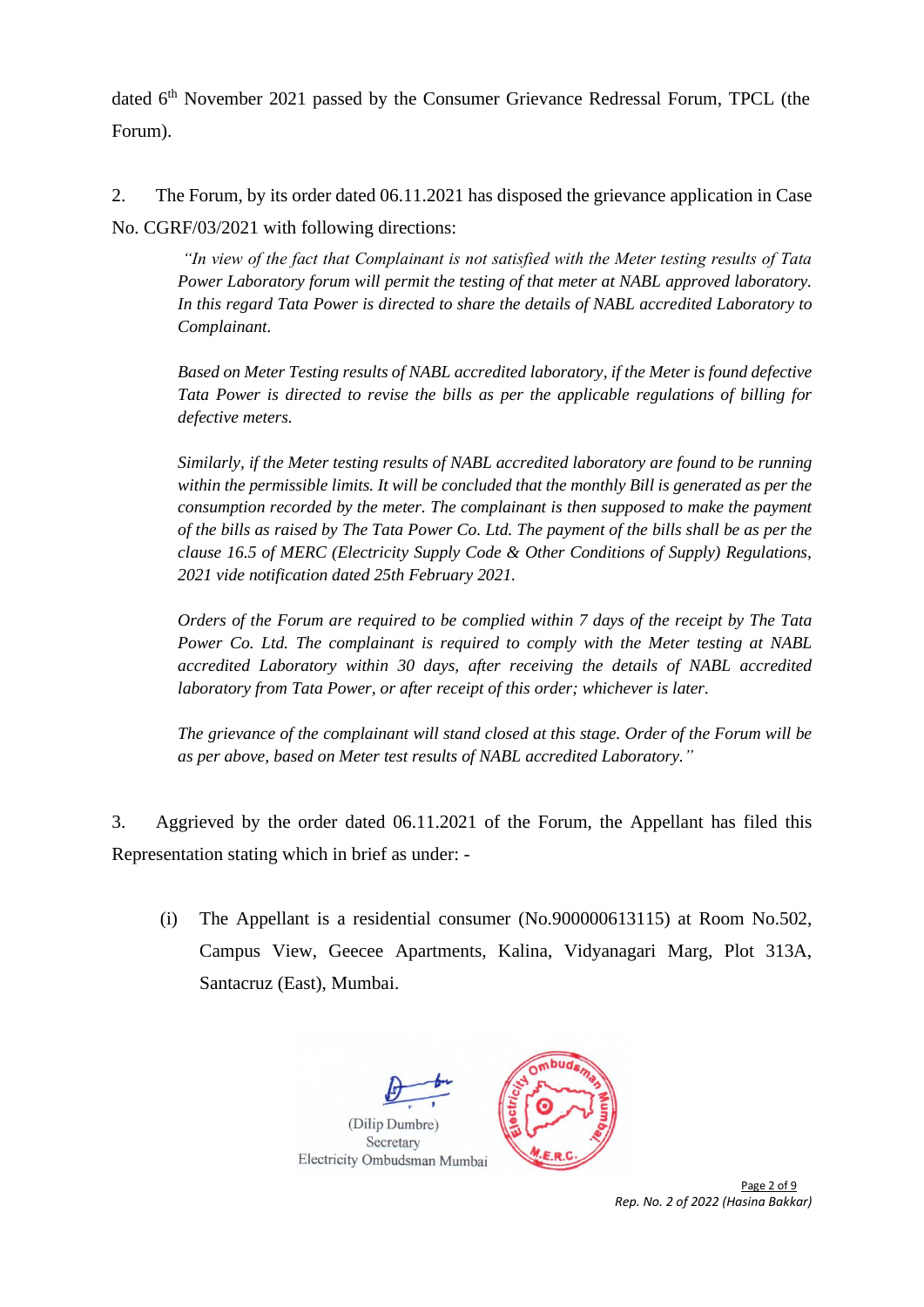- (ii) The Appellant received very high bill from February 2020 to September 2020. The Appellant stated that she along with her family members were out of India i.e., in Muscat, and flat was totally closed during the lockdown period of Covid-19 Epidemic. The Appellant put on record the copies of Passport for the proof of their travel to Muscat. The high billing clearly indicates that the meter of the Appellant is recording abnormal readings without any use. The meter was to be declared as faulty.
- (iii) The Appellant had registered a complaint with Respondent for meter checking and withdrawal of high billing for the said period being meter was faulty. The Appellant was not satisfied with the Respondent for its explanation given for high billing. The Appellant by her letter dated 28.10.2020 requested the Respondent for testing of meter. The Respondent failed to declare the meter faulty.
- (iv) The Appellant was not satisfied by the conclusion of onsite meter testing, and laboratory meter testing.
- (v) The Appellant filed a complaint by email dated 19.04.2021 to the Internal Grievance Redressal Cell (IGRC) for revision of high bill. However, the IGRC did not resolve the grievance properly.
- (vi) The Appellant approached the Forum on 09.09.2021. The Forum, by its order dated 06.11.2021 has disposed the grievance without any relief to the Appellant.
- (vii) The Appellant had taken daily meter readings from 10.12.2021 to 02.01.2022 of the new meter installed in place of defective meter. It was observed that the meter consumed only 315.48 units per month.
- (viii) The Appellant prays that the bill be revised as the flat was closed and the meter be declared defective.

4. The Respondent, by its letter dated 27.01.2022, has submitted its reply which is stated in brief as below: -





Page 3 of 9 *Rep. No. 2 of 2022 (Hasina Bakkar)*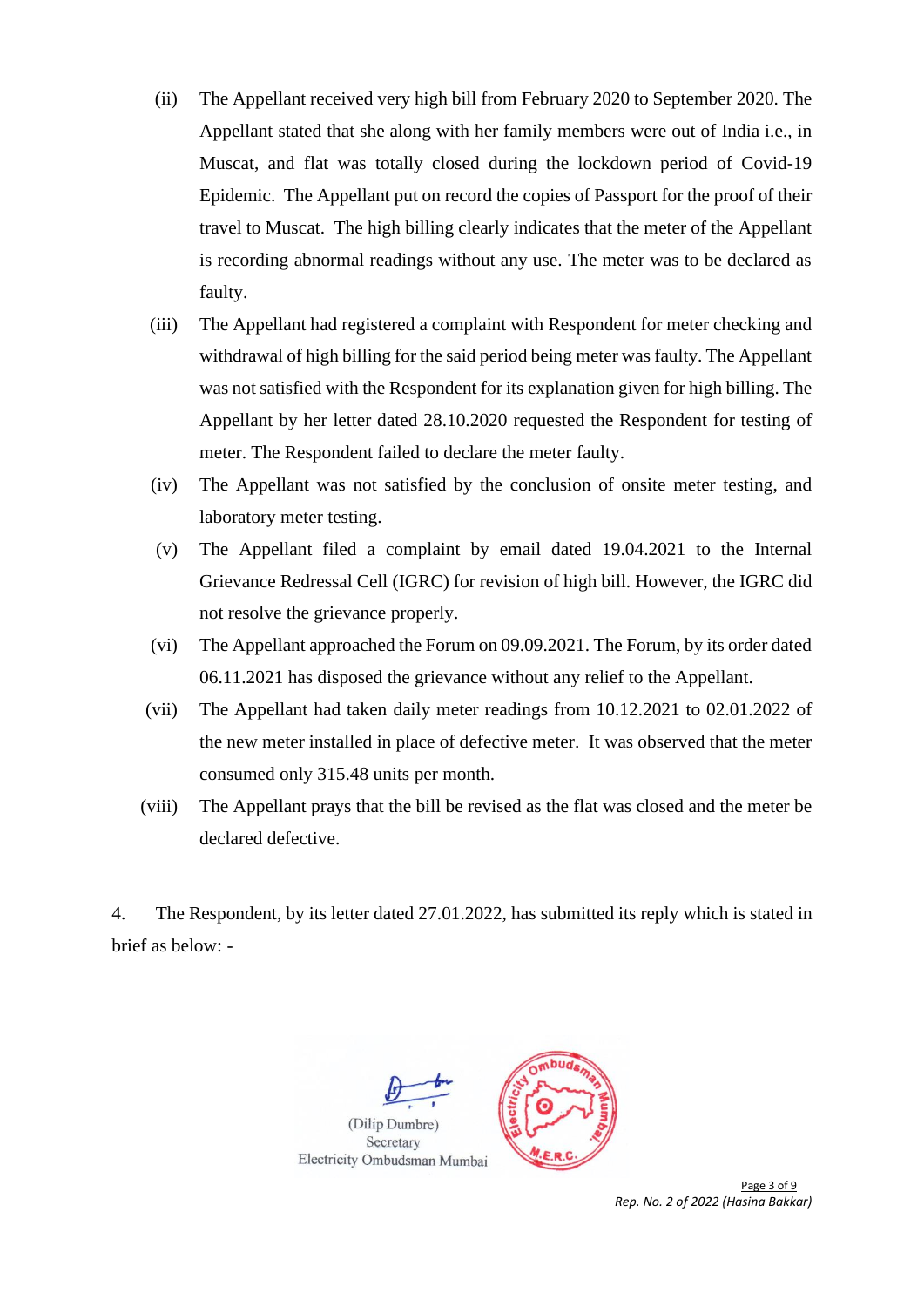- (i) The Appellant is a residential consumer (No.900000613115) at Room No. 502, Campus View, Geecee Apartments, Kalina, Vidyanagari Marg, Plot 313A, Santacruz((East), Mumbai.
- (ii) The Appellant has filed the instant Representation challenging the order of the Forum about high bill to the Appellant for the period from February 2020 to September 2020 during the lockdown of Covid-19 Epidemic. The Appellant claimed that the premises of the Appellant was closed and was in non-use as she with her family members were out of India i.e., in Muscat.
- (iii) The meter reading activity was restricted during lockdown period as per Practice Direction of Regulatory Authority. In absence of meter reading, in interim for three billing cycles i.e. March 2020, April 2020 and May 2020, bills were generated on estimated consumption which was based on actual consumption for the month of February 2020.
- (iv) The Respondent started meter readings in Non-Containment Areas after relaxation of lockdown. Accordingly, the meter reading of the Appellant was taken physically as 15628 kWh on 26.06.2020. The bill for June 2020 was made factoring the estimated consumption billed in March 2020, April 2020, and May 2020 wherein the total consumption was divided into 4 months on the basis of number of days and only the difference amount was billed.
- (v) The methodology used for billing for four months i.e. March 2020 to June 2020 is explained once again as below:
	- $\triangleright$  The difference between the last actual closing meter reading (12708 Feb'20) and current reading (15628 - June 2020) was calculated.
	- ➢ This is cumulative consumption of 4 months (March 2020, April 2020, May 2020 & June 2020).
	- ➢ Total consumption was evenly distributed in to 4 months depending upon the number of days in each month.





Page 4 of 9 *Rep. No. 2 of 2022 (Hasina Bakkar)*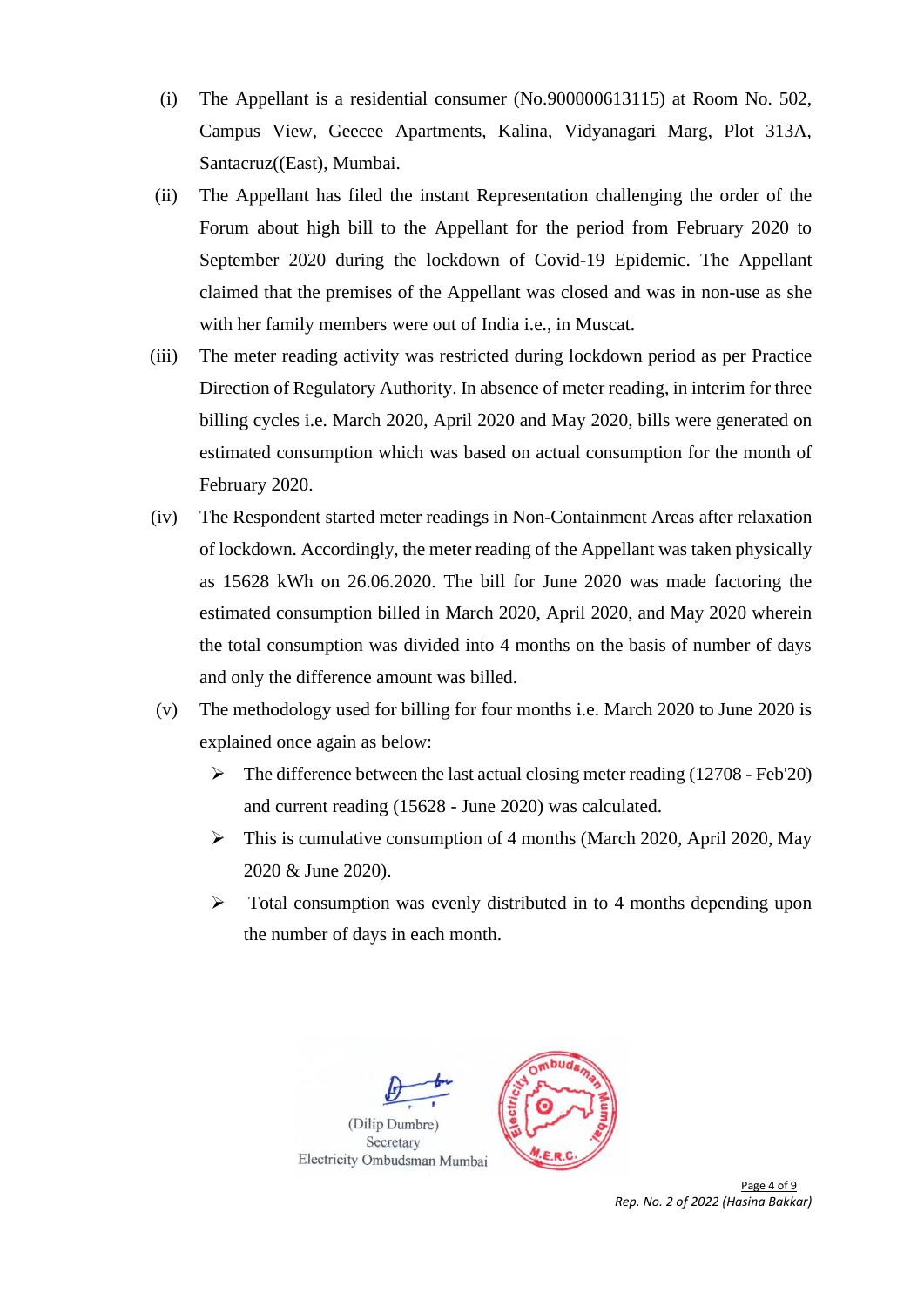- $\triangleright$  The estimated consumption already billed was adjusted and only the difference units were billed month wise to ensure the benefits of slab-based tariff.
- ➢ Also, payments made towards the estimated bills already adjusted while generating the June 2020 bill.
- (vi) This fact was explained to the Appellant at the Consumer Relation Centre (CRC) on the date when the Appellant visited the CRC.
- (vii) The Appellant was not satisfied with the resolution towards her complaint of high billing, and on the very day i.e. on 28.10.2020 requested for having the meter tested on site.
- (viii) The Appellant registered a complaint with the Respondent for meter checking and high billing. 3 phase meter of Secure Make, having Sr. No. STO 77030, was installed to the Appellant. The Respondent carried out onsite meter testing on 14.12.2020 in presence of the Appellant. The Test Result of the meter was found in order. The same was explained to the Appellant, but she was not satisfied and still believed that her meter was faulty.
	- (ix) Thus, upon the same request, on 20.12.2020, the meter was tested onsite in presence of the Appellant, and the same was found to be within permissible accuracy norms. As a proactive measure, while visiting the site for meter testing, the team also checks for any cross connection. The meter testing team didn't observe any cross connection in the wiring.
	- (x) Thereafter, on 29.12.2020, the Appellant, once again visited Khar CRC and stated that he would not pay the bills without proper resolution. Accordingly, a complaint was registered to have the meter data downloaded and analysed.
	- (xi) In regard to the above request, on 11.01.2021, the technical team of the Respondent downloaded the meter data and analysed the same at office and found no abnormal tamper events in the meter data. No mismatch was observed in phase and neutral current.





Page 5 of 9 *Rep. No. 2 of 2022 (Hasina Bakkar)*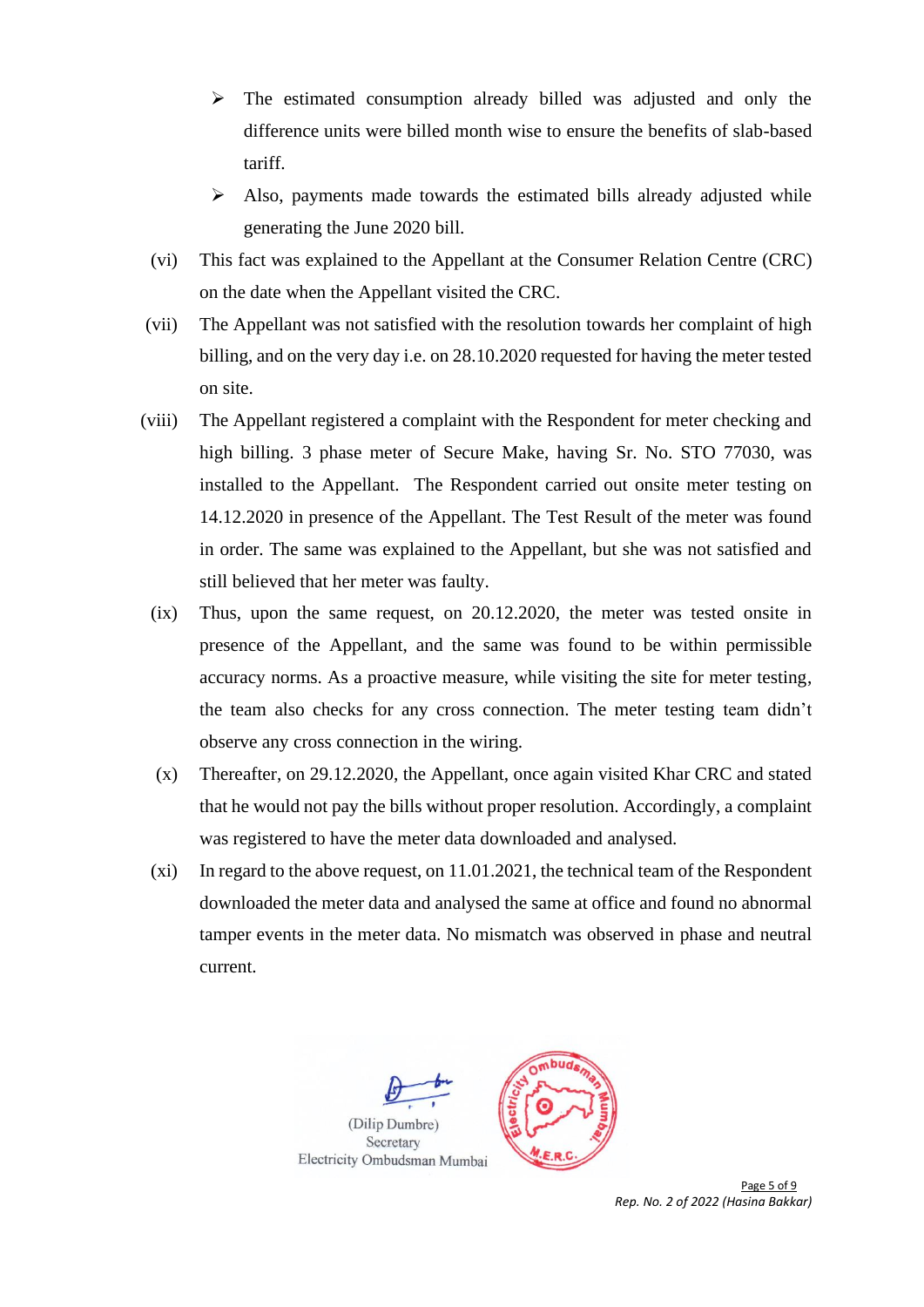- (xii) On 14.01.2021, the Appellant visited Khar CRC to register a request to have the meter tested in the laboratory. Accordingly, a request was raised (Ref. No.5005301969).
- (xiii) On her repeated complaint, the Respondent replaced her existing meter with new meter. The meter was tested on 17.03.2021 in Testing Laboratory of the Respondent at Dharavi Receiving Station in presence of the Appellant. The test result of the meter was found in order. However, the Appellant was not satisfied and still doubted the meter accuracy.
- (xiv) The Appellant was not satisfied by the outcome of onsite and laboratory meter testing and raised a complaint by way of email dated 19.04.2021, addressed to the IGRC highlighting the issue and seeking resolution at the earliest.
- (xv) The Respondent vide emails dated 28.04.2021 and 15.05.2021 intimated to the Appellant that the billing was accurate and the meter was within permissible norms as per tests conducted upon the request of the Appellant. Furthermore, the billing methodology adopted during lockdown was once again explained to the Appellant in detail. All checks related to meter testing indicated good health of the meter. Hence, there would not be any amendment in the bill amount / charges levied as bills raised are in order and charges levied are payable.
- (xvi) It was also clarified to the Appellant that anything beyond point of supply i.e. from the outcome of the meter, any consumption carried out by Appellant or any third party is not in the jurisdiction of Distribution Licensee like Tata Power and Appellant, himself is required to protect its interest. The Appellant was also informed that the consumption depends on various factors in terms of equipment's/ appliances in use, their usage duration, vintage  $\&$  its healthiness etc.
- (xvii) From the facts as brought out hereinabove, it is clear that the Appellant could have complied with the direction of the Forum and based on the result of meter testing through NABL Laboratory within the timeline and approached the answering Respondent in case of any error observed during the testing of meters. The





Page 6 of 9 *Rep. No. 2 of 2022 (Hasina Bakkar)*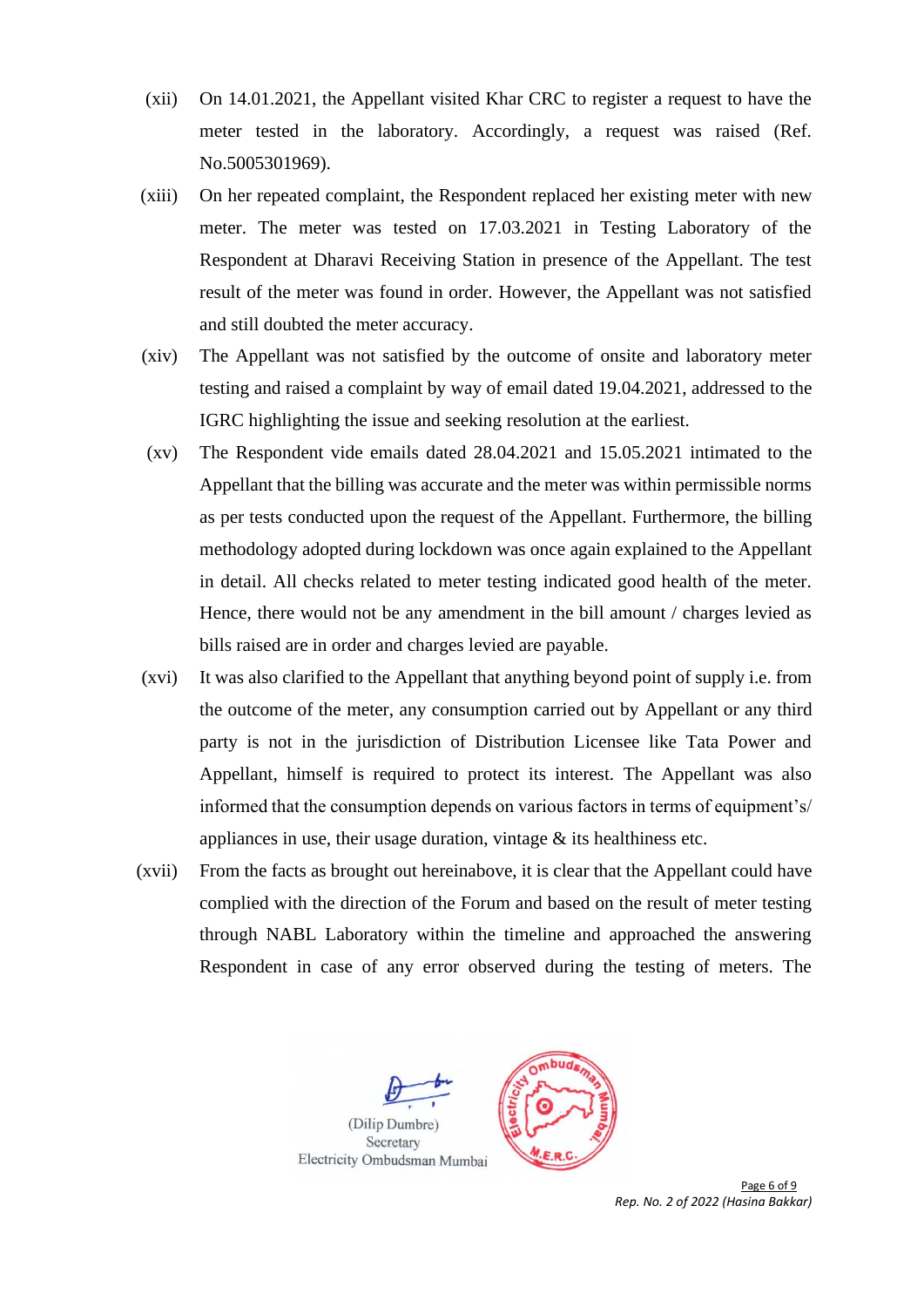answering Respondent has taken all the steps to provide the resolution to the Appellant under available regulatory framework.

- (xviii) Thus, on basis of above analysis and investigation, the Respondent is of the view that the meter installed at the Appellant premises is within accuracy norms and the units captured in the meter is as per the consumption made by the Appellant. For Respondent, the units captured by the meter are units used by Appellant as the meter is found ok in accuracy and thus the Appellant is liable to clear all the outstanding dues.
	- (xix) It is humbly submitted that the Forum has rightly concluded the matter and there is no infirmity in the order of The Forum.
	- (xx) In view of the above made submissions, the Respondent prays that the instant Representation be dismissed.

5. The hearing was held on 23.02.2022 on e-platform through video conferencing due to Covid-19 Epidemic. Both the parties argued in line with their written submissions. The Appellant argued that it is not understood how such a huge energy consumption is shown to have been consumed by meter, particularly, when they were out of India. The Appellant further argued that it has 0.75 ton air conditioner and not 2 tons. Her energy consumption in the range of 400 to 500 units. It therefore suspects the energy meter to be the main culprit.

6. The Respondent on the other hand argued that it has tested the meter twice, once at site on 14.12.2020 in presence of the Appellant. However, the Appellant was not happy with the testing. Therefore, the meter was again tested in the testing laboratory of the Respondent on 17.03.2021 in presence of the Appellant. In both the tests, the meter was found in order. Therefore, there is nothing that could be done as the Appellant has been billed on the strength of energy recorded in the meter. The Respondent also stated that it has sent the Appellant the quotation of one of the NABL laboratory as it has preserved the impugned meter which can be sent for testing if the Appellant so desires in pursuance to the Forum's order.





Page 7 of 9 *Rep. No. 2 of 2022 (Hasina Bakkar)*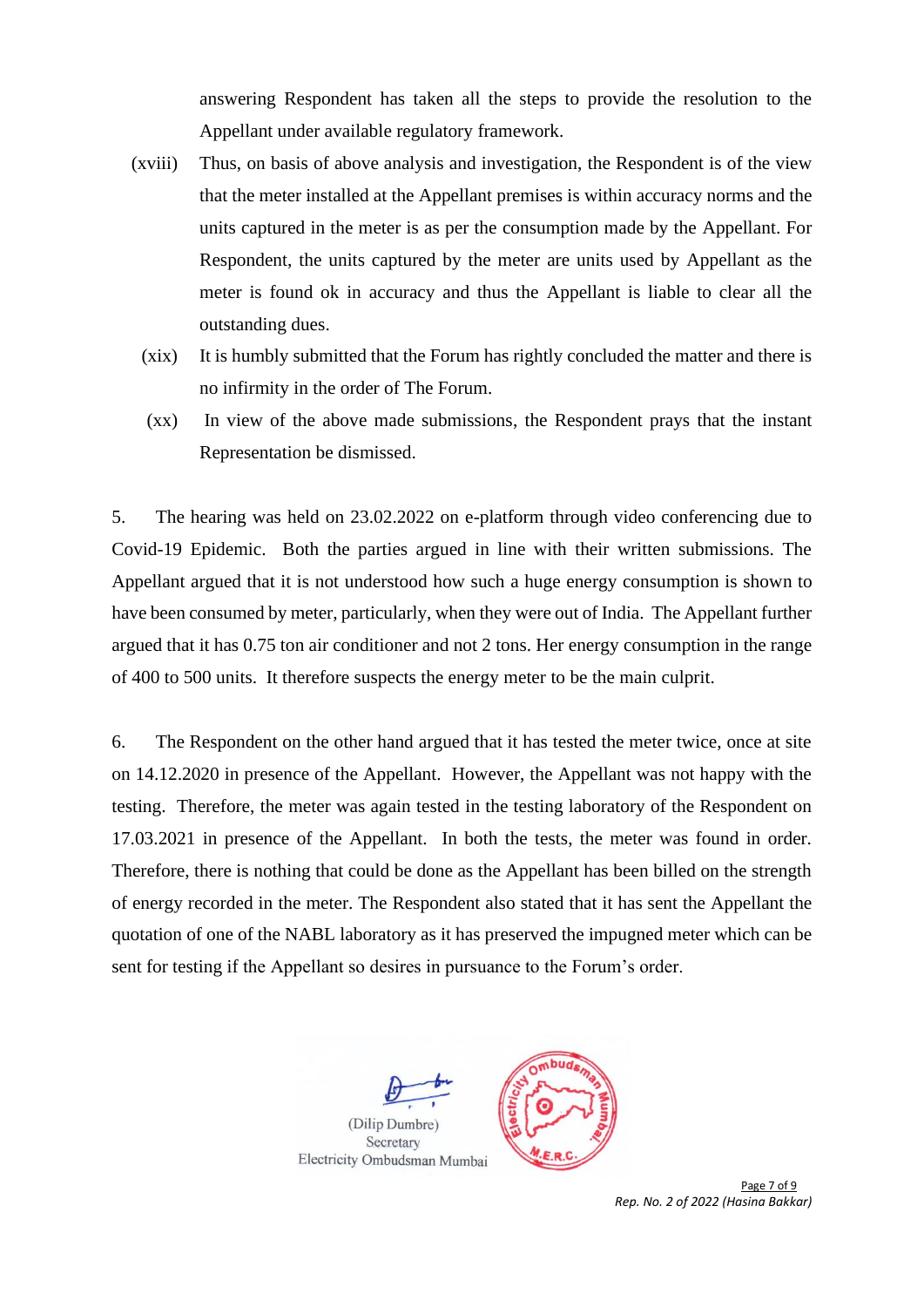## **Analysis and Ruling**

7. Heard both the parties and perused the documents on record. I failed to understand why the Appellant approached this Authority as the order of the Forum is crystal clear. Nevertheless, when this issue of NABL testing was again discussed during the hearing, it was finally agreed by the Representative of the Appellant that he is ready to test the meter in NABL. However, it was requested that the Respondent may also send the Appellant two additional quotations from two other NABL laboratories which was agreed to by the Respondent.

- 8. I have no other option than to repeat the order of the Forum with some modifications.
- 9. In view of the above, I direct as below:
	- (a) The Respondent is directed to send two quotations from two other NABL laboratories to the Appellant within a week's time.
	- (b) The Appellant is directed to take call and inform the Respondent about her choice of NABL laboratory within five days, with her written consent to debit the fee of the testing laboratory in her ensuing bill or she will have option to pay it to the Respondent.
	- (c) In the event, the meter is declared faulty by the NABL to which the meter has been sent for testing by the Respondent, the amount of fee deposited by the Appellant with the Respondent shall be adjusted by way of credit in her ensuing bill otherwise there would not be a question of any such adjustment if the meter is declared healthy or in order.
	- (d) In the event, if the meter is declared faulty, the Respondent will revise the bill accordingly in line with the testing report.

10. The Representation is disposed of accordingly as the entire issue moves around the correctness of the meter, and there is no propriety in keeping the Representation pending.





Page 8 of 9 *Rep. No. 2 of 2022 (Hasina Bakkar)*